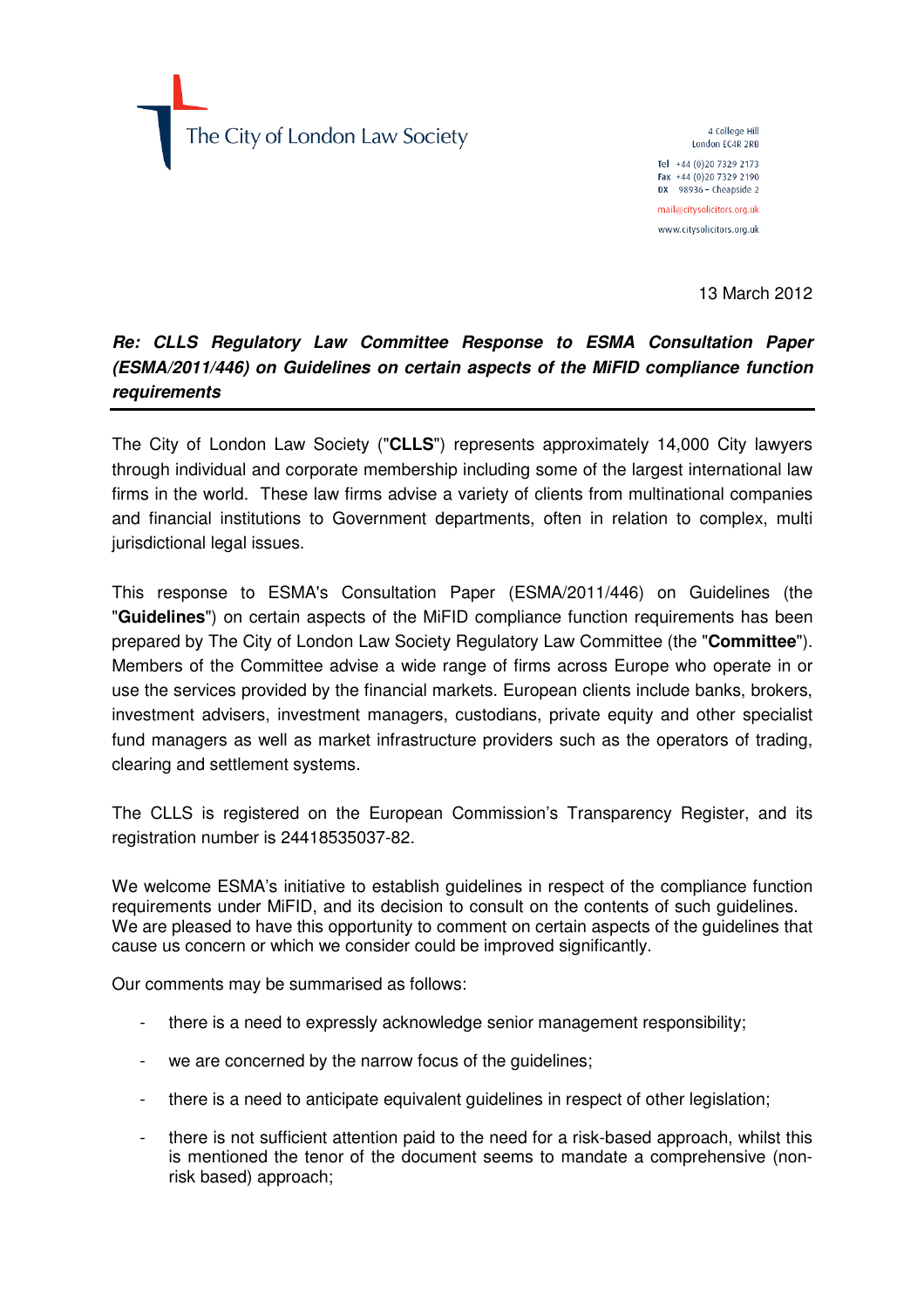- there is inadequate flexibility, for example to cater for different corporate organisations and businesses: too many of the Guidelines are overly prescriptive;
- there is a need for better indication of the objectives sought to be achieved by requirements/suggestions, this is necessary when trying to assess the adequacy of alternative approaches;
- the compliance function responsibilities are described too broadly: all parts of the organisation have a responsibility to comply and to contribute to the firm's compliance in performing their functions.

# **GENERAL COMMENT**

Executive summary, paragraph 3: Although we understand there would be difficulties in producing guidelines which are or purport to be comprehensive, we think much more could be done in at least two key respects:

- To provide much more guidance on the context and framework within which the compliance function operates in any organisation
	- $\circ$  The assumption seems to be that the compliance function itself is responsible for delivering compliance and, in doing so, must not be interfered with by senior management and business units or by senior management – who seem merely to be required to establish the organisation of the function and monitor its effectiveness (paragraph 45). We would strongly encourage acknowledgement of the key role and responsibility of senior management in establishing a compliance culture and supporting the function.
- To consider the function across the range of financial services regulatory requirements, including:
	- o market abuse; and
	- $\circ$  the fact of forthcoming legislation, such as the Alternative Investment Fund Managers Directive (AIFMD), albeit that it might be premature to consider all the detail that will affect some firms.

#### **DETAILED RESPONSES AND COMMENTS**

#### **Compliance risk assessment**

**Q1: Do you agree that investment firms should ensure that, where the compliance function takes a risk-based approach, a comprehensive risk assessment is performed to determine the focus and the scope of the monitoring, reporting and advisory activities of the compliance function? Please also state the reasons for your answers.**

Yes, we agree. A comprehensive risk assessment is a key element in a risk-based approach. However, the question suggests that a risk-based approach is a choice whereas Section III.I seems to be expressed inflexibly.

Section III.I: Although a risk-based approach seems sensible for most organisations, what matters are the objectives of the function and the outcomes.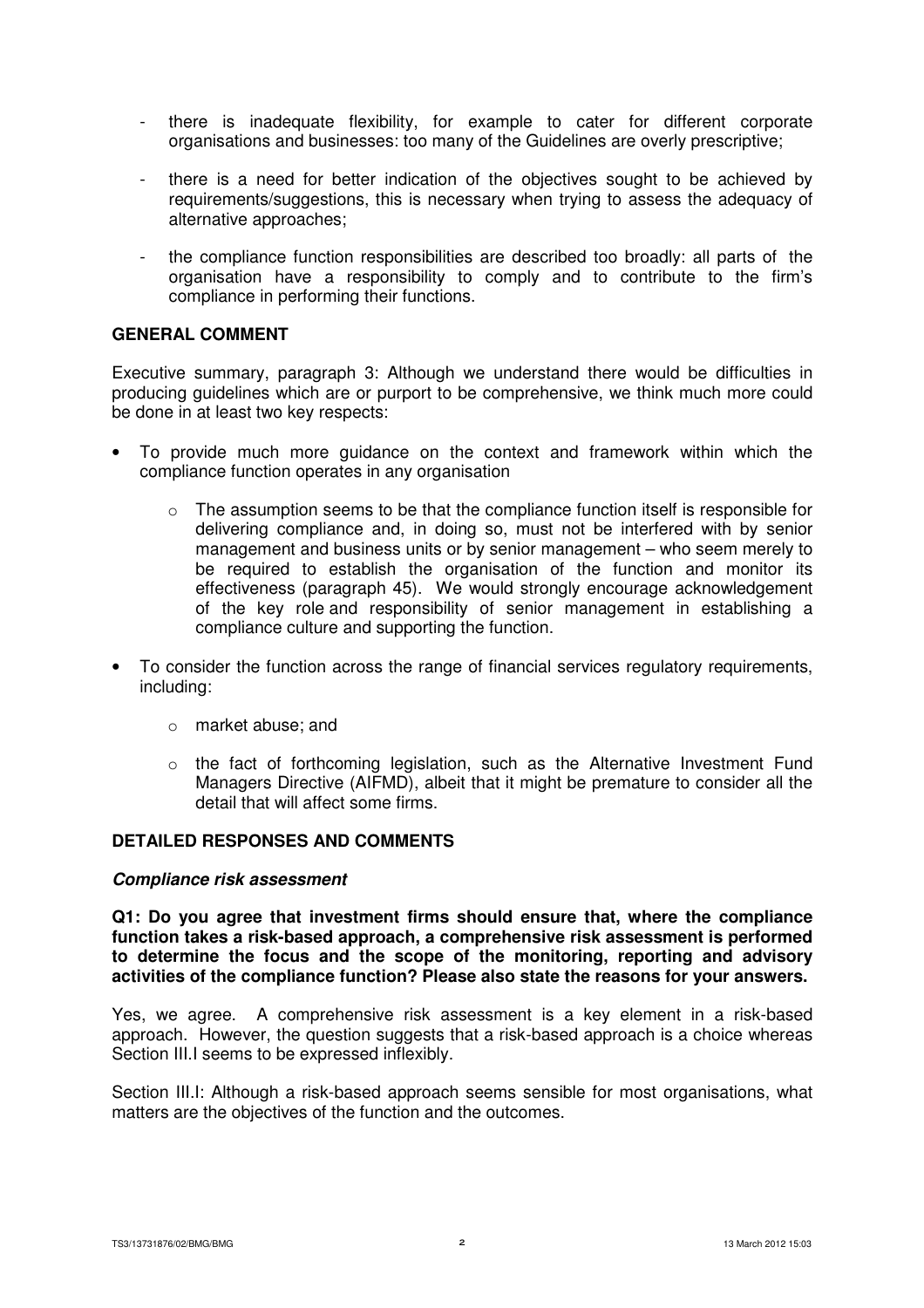- Whereas assessment seems necessary to identify risks, the firm should have the choice to devote resources to eliminate certain risks so long as other material risks are properly resourced.
- Furthermore, the requirement for a "comprehensive scope" compliance function is inconsistent with a risk-based approach, because the latter implies that in practice nonmaterial risks may receive minimal compliance attention.
- The Guidelines sit on the fence, acknowledging the sense of a risk-based approach, yet not accepting the inherent risk, namely that some issue, assessed as having minimal risk, will not be addressed: this is of little value to firms seeking (in the words of III.I) to allocate the function's resources efficiently.

# **Monitoring obligations**

# **Q2: Please provide your comments (with reasons) on any or all aspects of this guideline on the monitoring obligations of the compliance function.**

Section III.II: The requirement for comprehensive monitoring underscores the impression that the Guidelines do not really support a risk-based approach.

Paragraphs 13: the statement that "responsibility for the compliance function rests with each investment firm in [a] group" and the related comments do not really address the major issues to which such an approach, if rigidly followed, would cause. Supervisors know that this approach would and does present challenges to current models. However, it is also rather inconsistent with consolidated supervision, and risk compliance silos within a group, and gaps between these silos. Substantially more thought is required in this area, and more clarity is required as to the implications of the principle.

# **Reporting obligations**

# **Q3: Please provide your comments (with reasons) on any or all aspects of this guideline on reporting obligations of the compliance function.**

Section III.III: there are numerous issues with this overly prescriptive Guideline and the following paragraphs which develop it. It is important that senior management are made aware of key issues and, indeed, provide leadership on compliance matters as appropriate but it is also important that they not be provided with excess material concerning compliance, as the risk is then that they may not focus on the core concerns. In particular:

- The recommendations need to be more nuanced to allow firms to report an appropriate basis.
- The sense of the Guideline seems to be that long and detailed reports are required. comprehensively covering the aspects of compliance that are mentioned, unless the aspect is not relevant to the organisation. The Guideline needs to reflect a sense of materiality, and explain the objectives of the reporting obligations.
- Our concern is that senior management will receive long and descriptive reports that do not focus on the matters of which they should be aware, such as significant incidents which have occurred, risks which have been identified or grown, actions they need to take, etc. Senior management may not read such reports in detail, they may fail to identify the key points and their attention may be distracted from issues which require their attention.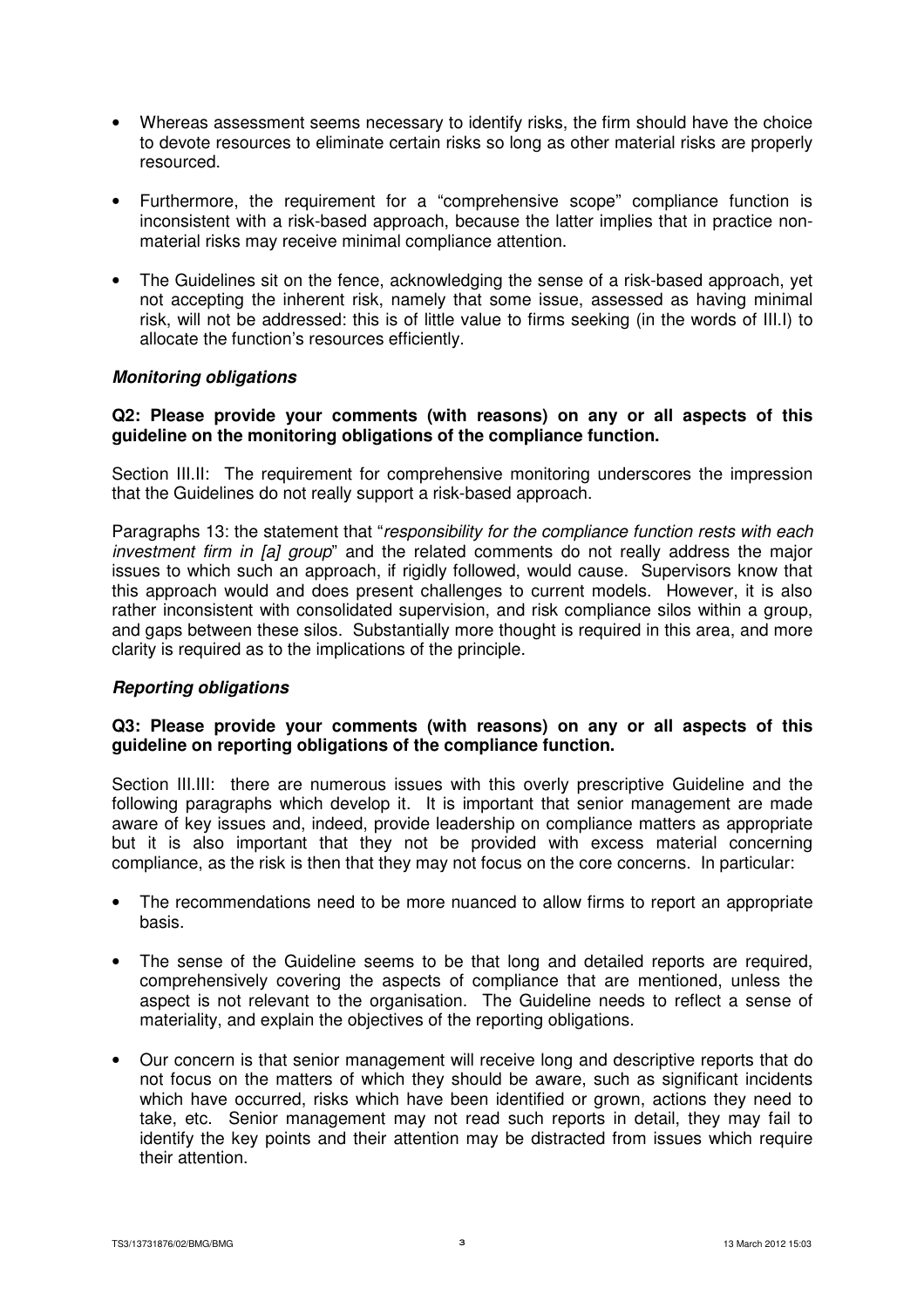- Without flexibility and focus the reports are likely to become ritualised and less valuable.
- This is exacerbated by the requirement in paragraph 20(b) and (c) that the (annual) written reports for management should address relevant changes in regulation and future changes.
	- $\circ$  In the current environment, this particular requirement would make such reports wholly unworkable: we suggest there should, as a minimum, be inserted the phrase "(where senior management has not previously been made aware of these through other channels)" and, preferably, a separate paragraph to the effect that the compliance function report to senior management, in the annual report or otherwise, with appropriate regularity on future regulatory changes which are likely to have a significant impact on the firm's business.
- There would be merit in including reporting to senior management on issues that have been dealt with.

# **Advisory obligations**

# **Q4: Please provide your comments (with reasons) on any or all aspects of this guideline on the advisory obligations of the compliance function.**

Section III.IV: This too is expressed in too prescriptive terms, particularly as regards training for staff.

- The implication that compliance should be involved in training on matters other than regulatory or compliance issues is inappropriate – of course, in some firms this may be appropriate but it should not required, in effect, by Guidelines;
- In any event, many firms will organise even compliance training separately from the compliance function, and the trainers may not be compliance staff.
- The Guidelines should recognise the different training models, and provide more flexible language, for example that compliance should monitor the processes for delivering compliance training and, to the extent appropriate, support the development and delivery of training, and language that indicates flexibility in different organisations.

Paragraph 29: A firm's policies and procedures go well beyond those required for compliance with MiFID and financial services regulation generally. It would not usually be the responsibility of the compliance function to make these assessments, but the function might check that there are processes to assess these matters, that such assessments are being carried out, and that appropriate steps are taken to address shortcomings.

Paragraph 33: this is too sweeping a generalisation and over-prescriptive and/or unclear.

- In many firms there are several functions that communicate with the competent authority, for example on such different areas as capital/liquidity, individual approvals of directors and other individuals (where this is required) and trading/conduct of business.
- The meaning of "regularly" and "relevant" is unclear. Where issues arise in a particular area that is not routinely handled by compliance it may be appropriate to involve the compliance function, and some guidance on this could be helpful, rather than a broad general statement.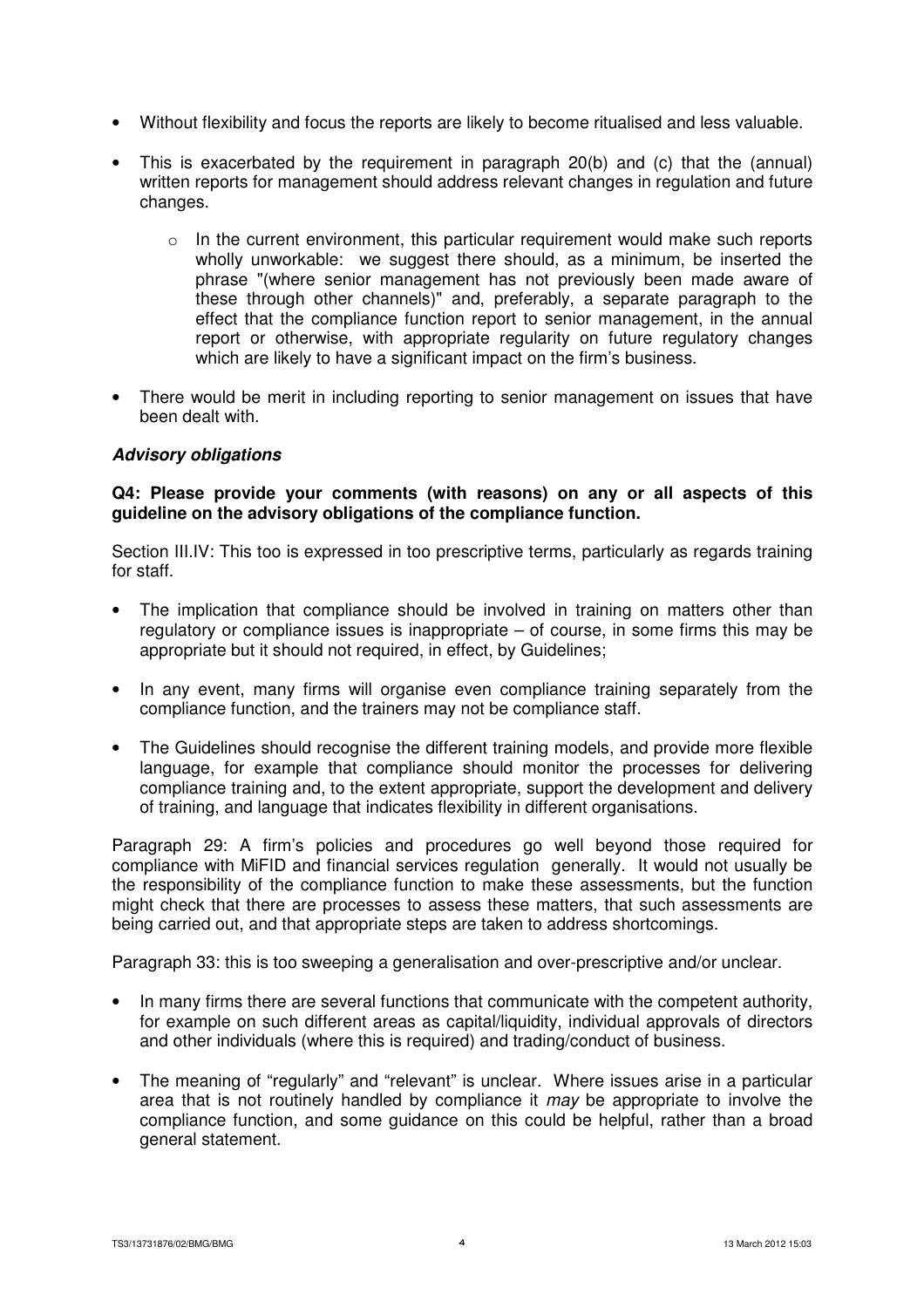# **Organisational requirements**

# **Q5: Please provide your comments (with reasons) on any or all aspects of this guideline on the effectiveness of the compliance function.**

Section IV.I: Although firms should "[take] into account the scale and types of investment services, activities and ancillary services" of the firm when allocating resources to the compliance function, this reference is misleading in suggesting that a firm should look separately at these MiFID elements, rather than at the firm's regulated business as a whole and, indeed, its related unregulated business. Many firms carry on business under a number of different regulatory regimes, and the compliance department must be organised to perform its functions appropriately under each and all, in relation to other legal/regulatory requirements (anti-money laundering and economic sanctions, for example) if and to the extent that those functions are allocated to the compliance department.

• We note that paragraph 46(a) and (b) reflect this approach better, and are in marked contrast to IV.I.

Paragraph 35: the word "similarly" is misleading in that the compliance resources required in relation to a particular business unit or the firm as a whole, may not be proportional to the scale of the activities. What matters here is that, as business grows and particularly as new business lines are developed and new offices and methods of conducting business (online for example) are established, the resources and organisation of the compliance function should be considered and appropriate changes made (including increased resources, if necessary).

Paragraph 38 is incorrect, in several respects.

- There are some databases to which compliance may need access on only an ad hoc basis and others to which they would not (and generally should not) have access (such as private personnel data). What is important is that the compliance function should:
	- $\circ$  be aware of the information systems and types of databases in the firm:
	- o be able to make decisions as to when they need access to data;
	- $\circ$  be able to obtain data they need to perform their function, at the appropriate level within the function:
	- $\circ$  know how to obtain that data quickly;
- Databases may be created for a particular investment banking transaction or project; although compliance should generally have the ability to obtain access, that does not mean they should routinely be given access.
- There may be good reasons why the compliance officer or particular members of the compliance team should be screened from certain information, in order for them to perform their functions properly, and this should be acknowledged.
- As regards access to meetings, putting the onus on the compliance officer to identify the meetings at which their attendance would be important could be extremely problematic, especially in a large firm or group.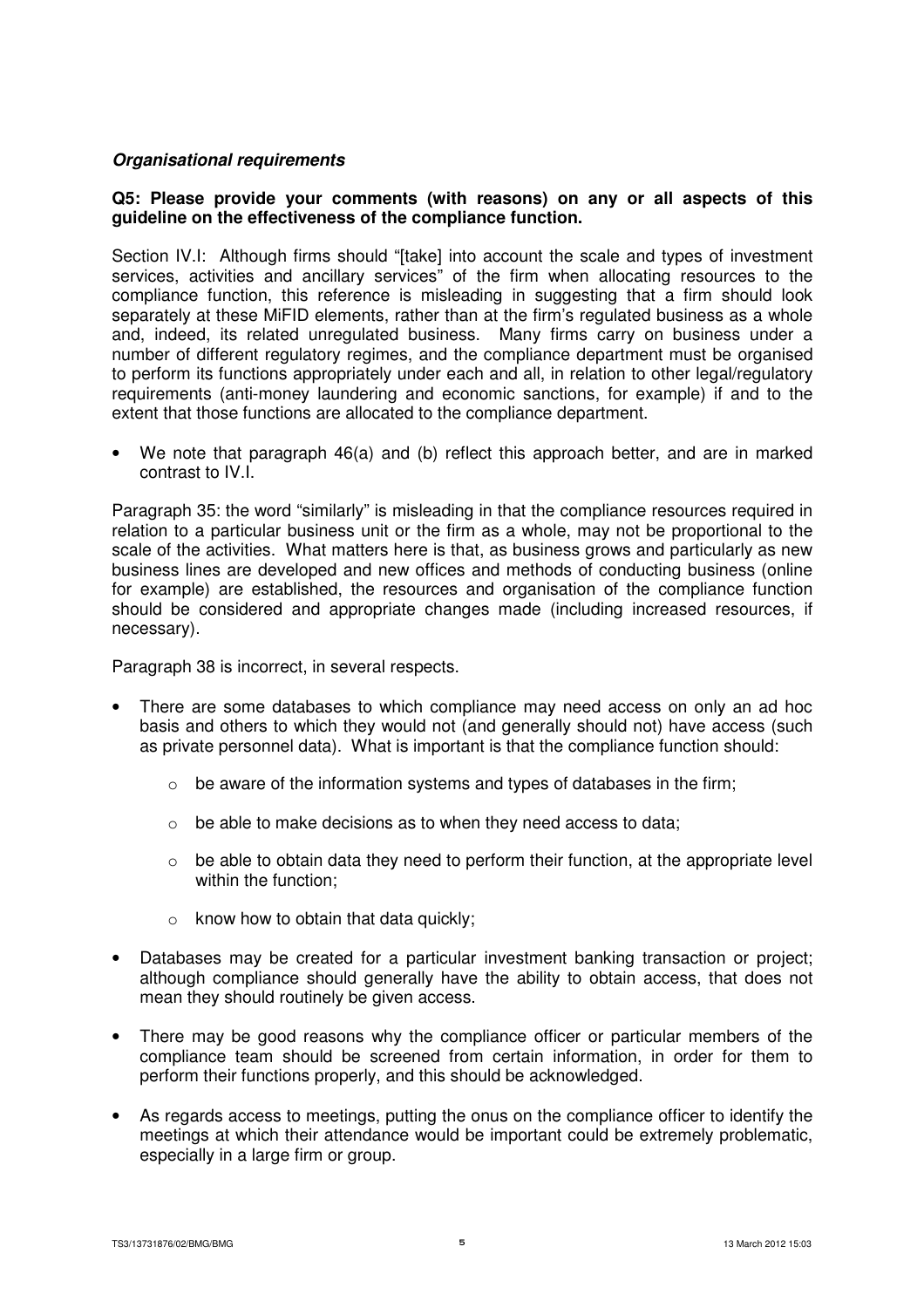- o It can be inefficient and counter-productive in other ways to attend routine board/ management meetings, but at least those are identifiable;
- $\circ$  Ad hoc meetings are less easily identified, and in any case points may arise unexpectedly at meetings: what is important therefore is that (i) there are processes to involve compliance, (ii) compliance have access to meetings, and (iii) operational management and business units are sufficiently attuned to regulatory issues to recognise when such communication/involvement is needed and are required to communicate with and involve compliance as a matter of routine.

# Paragraph 40:

- Numerous skills and types of knowledge are necessary and desirable for a designated compliance officer and the relative importance of these varies from one firm to another, driven not only by the nature of the organisation and its business, but also by its supervisory history and situation, the existing skill set of the compliance function and the way the function is organised. To require a higher level of MiFID expertise on the part of the designated compliance officer is inappropriate:
	- $\circ$  s/he can obtain this expertise after appointment and/or rely on the expertise of compliance staff and in-house/external counsel;
	- $\circ$  the requirement would restrict the pool of individuals who could be designated. which would not merely cause recruitment problems but also limit variation among compliance officers and their staff, leading in turn to dangerous groupthink.
- Error: We believe the word "provision" should read "performance".

#### **Permanence of the compliance function**

**Q6: Do you agree that, in order to ensure that the compliance function performs its tasks and responsibilities on an ongoing permanent basis, investment firms should provide** 

**(i) adequate stand-in arrangements for the responsibilities of the compliance officer which apply when the compliance officer is absent; and** 

# **(ii) arrangements to ensure that the responsibilities of the compliance function are performed on an ongoing basis?**

#### **Please also state the reasons for your answers.**

Section IV.II: The principles here seem reasonable but we are concerned that the text is implying two requirements which will be disproportionate for many firms, especially smaller firms – and not just for firms who are exempt under Article 6(3) of the MiFID Implementing Directive<sup>1</sup>:

• The Guideline seems to imply that the stand-in must be part of the compliance function in the same way as the designated compliance officer;

 $\overline{a}$ 

 $1$  Where, in view of the nature, scale and complexity of its business, and the nature and range of investment services and activities , the compliance officer and staff may, for example, be involved in the performance of services or activities they monitor.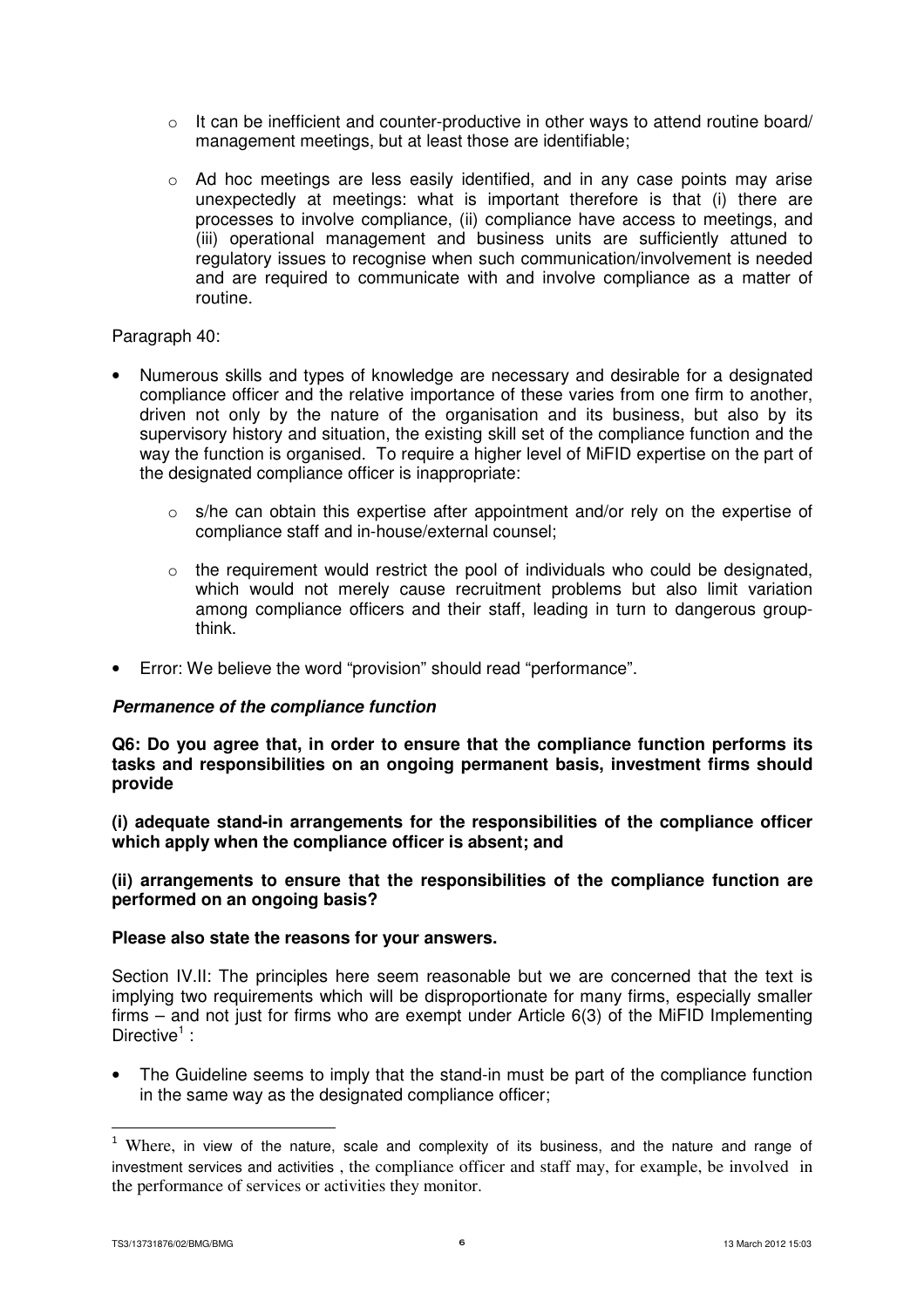• The Guideline may also be construed as implying (in the last sentence of paragraph 42) that the stand-in must be qualified in compliance matters.

We agree that there should be stand-in arrangements but the requirement for them should be proportionate. There should be no suggestion that each firm must have (at least) two compliance staff.

Paragraph 43:

- There should be clear flexibility in addressing this requirement: for example, it should be clear that the work-plan and/or statement of reporting duties may be in one or more documents which are separate from the charter or other policies/internal rules.
- Although we agree in principle that "relevant amendments to regulatory provisions should be reflected promptly" in policies/rules, there are significant practical challenges of doing so. We consider that it is more important that the firm promptly implements the changes by complying with the amended provisions – there are various ways of achieving this before amending the formal policies/rules.

# **Independence of the compliance function**

**Q7: Do you agree that investment firms should ensure that the compliance function holds a position in the organisational structure that ensures that the compliance officer and other compliance function staff are independent when performing their tasks? Please also state the reasons for your answer.** 

**Q8: Do you agree that investment firms should ensure that the organisation of the compliance function guarantees that the compliance officer's daily decisions are taken in-dependently from any influence of the business units and that the compliance officer is appointed and replaced by senior management only?** 

Section IV.III: Again, we agree with the principles stated in the formal Guideline but disagree with:

- some of the comments and emphasis of the subsequent paragraphs;
- the suggestion (in Q8 and paragraph 45) that the compliance function should be free from all business unit influence.

Paragraph 45: In our "General comment" above we expressed concern at the limited role which the Guidelines acknowledge for senior management:

An example is the implication here that they are merely required to establish the organisation of the function and monitoring its effectiveness;

The Guidelines should express strongly and clearly that senior management have a key role and responsibility in:

- establishing a compliance culture across the firm, especially in business units, and
- supporting the compliance function.

Although we accept the principle that the compliance function should be free of day-to-day interference, this does not recognise the practical reality in many firms. For example: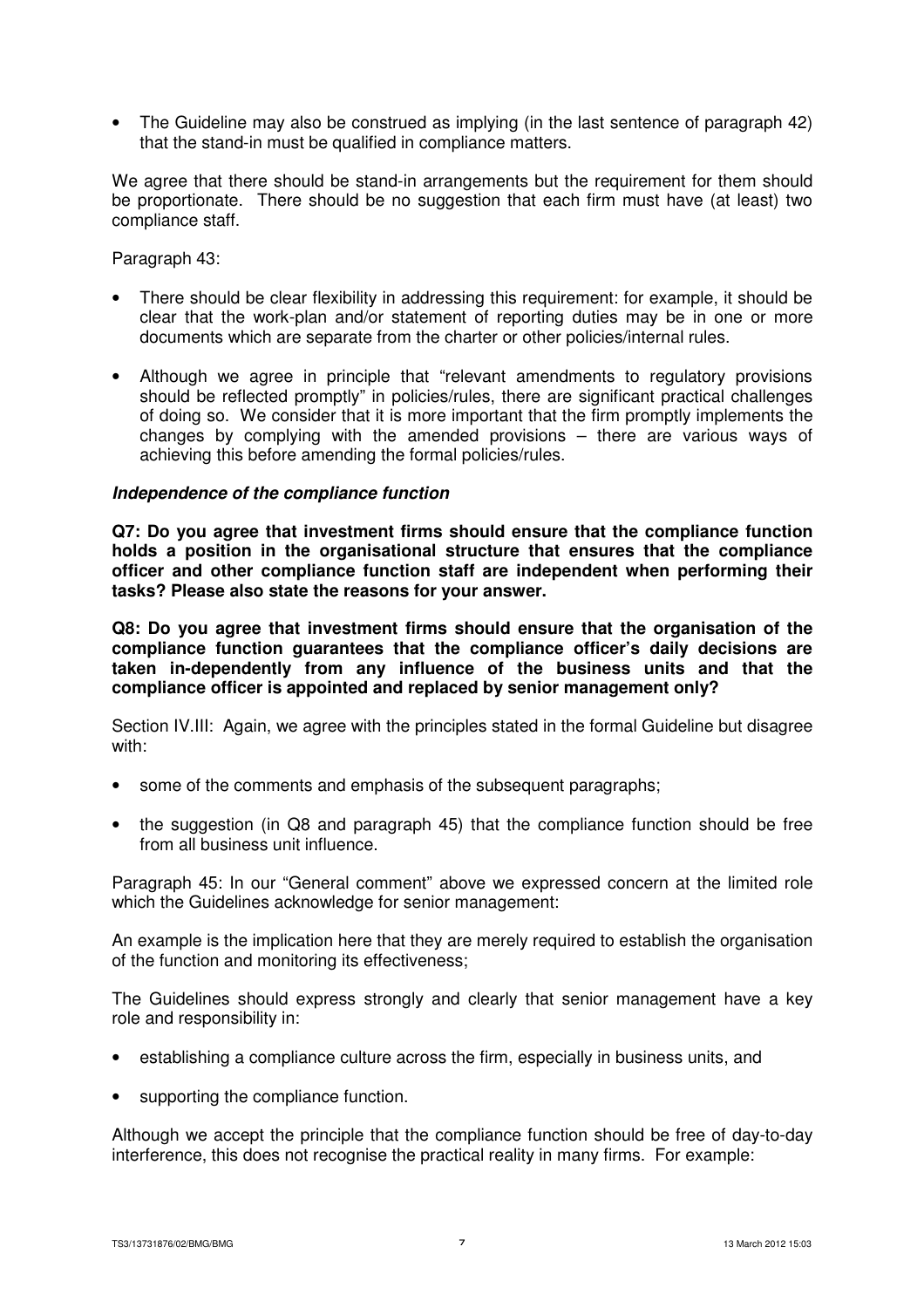- There is a need to ensure the compliance function's advisory role can be properly accessed by business;
- The compliance model may involve some compliance staff sitting with and supporting business units in a closer relationship, which may be considered by the firm or its compliance officer to be more effective in achieving compliance;
- Small firms, especially where the compliance officer has other functions which may include conducting business.

We therefore would encourage a more nuanced approach in this area of guidance. We recognise that many compliance officers might welcome a clear statement that independence means that business units should not issue instructions to compliance staff, but a requirement that they should not influence is too prescriptive and will place many compliance officers and staff in a difficult position.

We agree with the comment about senior management responsibility for appointing the compliance officer.

#### **Exemptions**

#### **Q9: Please provide your comments (with reasons) on any or all aspects of this guideline on Article 6(3) exemptions.**

Section IV.IV: We agree that firms relying on the exemption in Article 6(3) should assess whether the effectiveness of its compliance function is compromised, although it might be better to provide that they should take steps to minimise any adverse impact on that effectiveness.

Paragraph 46: we agree the approach of this paragraph, especially the breadth of (a) and (b), and would suggest that this be reflected elsewhere, particularly in the Guideline in IV.I.

Paragraph 50: this guideline against combining compliance with the functions mentioned, could be very challenging for smaller firms, and ESMA should consider providing some guidance on steps which firms could take to mitigate the concerns that might arise.

#### **Combining the compliance function with other functions**

# **Q10: Please provide your comments (with reasons) on any or all aspects of this guideline on combining the compliance function with other functions.**

Paragraphs 52-54: Although we accept that combinations with internal audit and certain control functions should be discouraged, we think:

- the Guidelines should focus on ways to mitigate conflicts and avoid compromising effectiveness, and be less prescriptive in opposing combinations;
- As mentioned in response to Q9 and paragraph 50, the Guidelines should take into account the difficulties for smaller firms in resourcing separate functions
	- o There are overlaps in skill sets as between internal audit and compliance, so even that combination should be countenanced subject to steps being taken to address the issues – and it would help if the Guidelines made suggestions in this area given that Article 8 of the MiFID Implementing Directive allows a proportionate approach.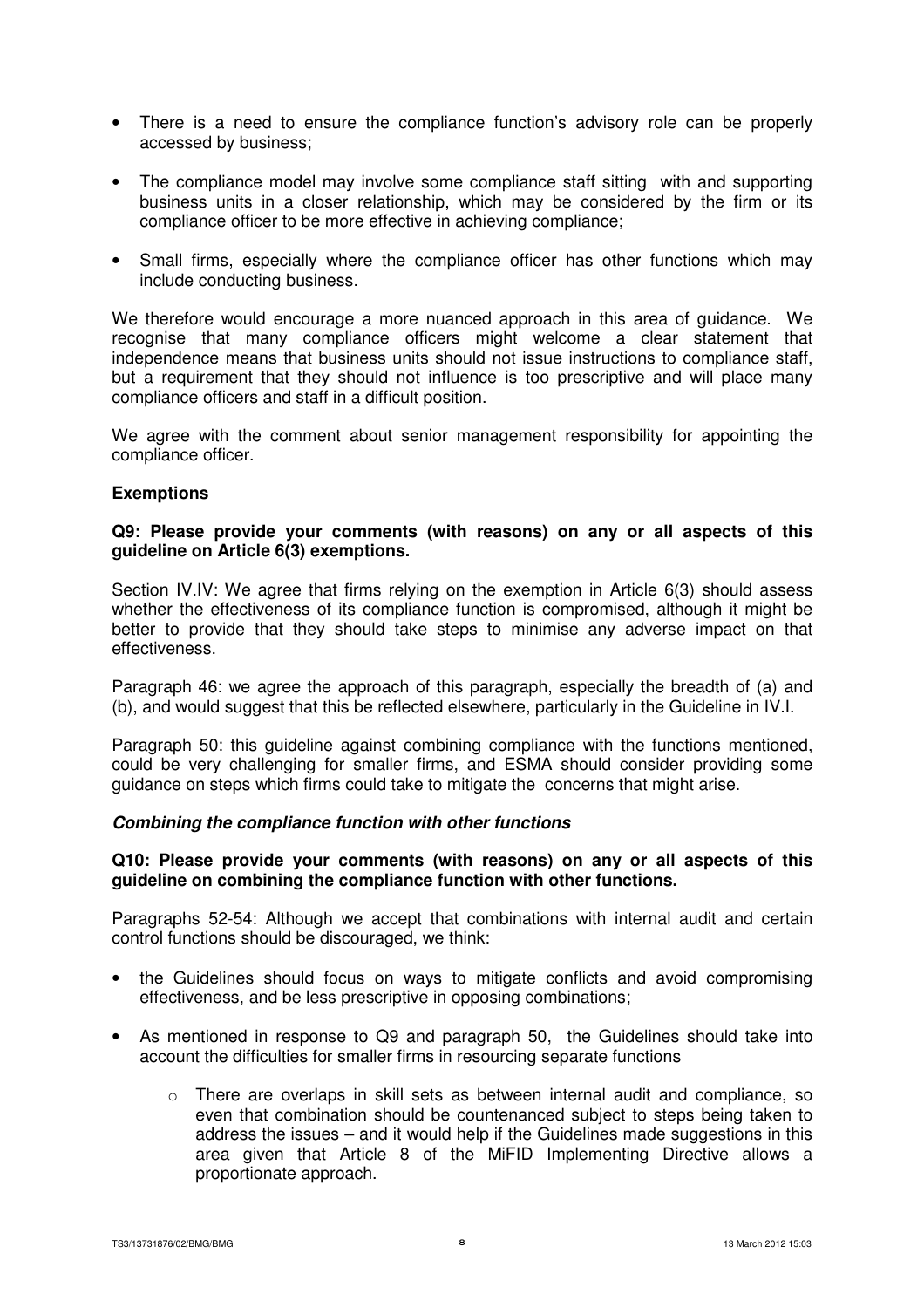• Paragraph 52: non-involvement of compliance staff in monitored activities may unnecessarily limit their advisory role, so a more nuanced approach would be desirable on this point, too.

There may even be positive benefits from some combinations, depending on the size and organisation of the firm and its business – risk management and anti-money laundering, for example.

# **Outsourcing of the compliance function**

#### **Q11: Please provide your comments (with reasons) on any or all aspects of this guideline on outsourcing of the compliance function.**

IV.IV: There should be a clearer distinction made in the Guideline and the following paragraph between the compliance officer role (which we would expect to be retained within the firm, although the individual concerned would not have the usual expertise) and the performance of the tasks (which may be delegated/outsourced).

Paragraph 60: This is too prescriptive.

- It is unclear how monitoring will effectively assess compliance with Articles 6 and 14 of the MiFID Implementing Directive, and  $6 -$  how is the monitor to have the "necessary expertise" if s/he is not a compliance officer.
- The Guidelines need to recognise that there are different ways to monitor the outsourced services
	- $\circ$  For example, although a director or other senior individual in the firm should be appointed with overall responsibility for supervising and monitoring the services, s/he may buy in some of the resources and expertise to do so, and may have other staff in the firm assist on certain aspects.

#### **Competent authority review of the compliance function**

**Q12: Do you agree that competent authorities should also review, as part of the ongoing supervisory process, whether measures implemented by investment firms for the compliance function are adequate, and whether the compliance function fulfils its responsibilities appropriately? Please also state the reasons for your answer.** 

**Q13: Do you agree that competent authorities should also assess whether amendments to the organisation of the compliance function are required due to changes in the scope of the business model of the investment firm, and where such amendments are necessary, monitor whether these amendments have been implemented?** 

We agree that competent authorities should have powers to review and assess these aspects of a firm, but they should not be required to do so, because:

- In many firms, these aspects may present a very low risk; and
- Supervisors who are deploying resources on a risk-based approach would not wish routinely to review these matters in every firm.

Although supervisors may assess whether changes in the organisation of the compliance function are required, they should not generally dictate the changes because:

• There may be alternative ways of meeting the concerns which have arisen; and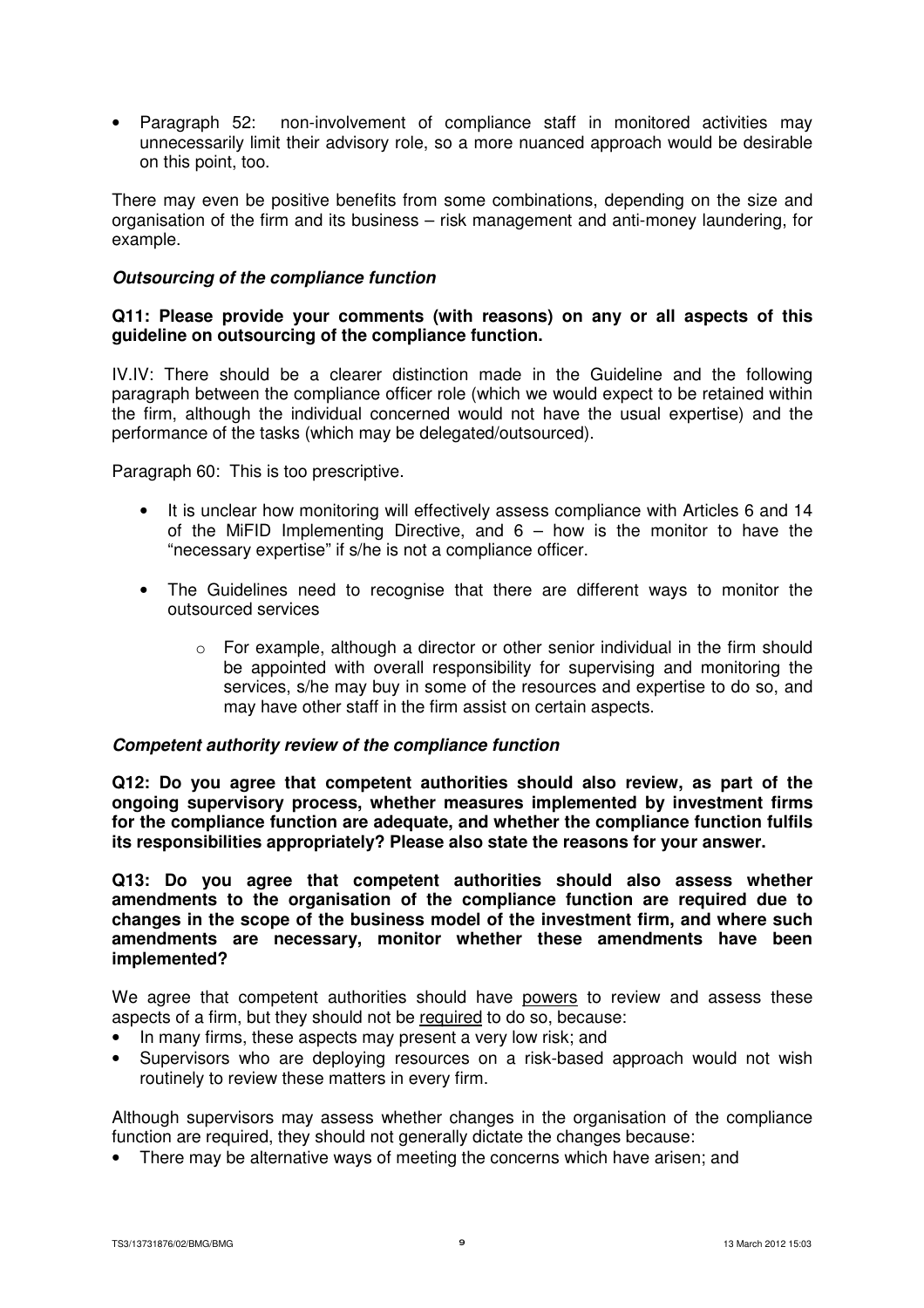• Supervisors' independence is better served by assessing the firm's proposals for change than specifying detailed changes;

If ESMA would find it helpful to discuss any of these comments then we would be happy to do so. Please contact me in the first instance by telephone on +44 (0) 20 7295 3233 or by email at margaret.chamberlain@traverssmith.com.

# **Margaret Chamberlain**

Chair, Regulatory Law Committee CLLS

#### © CITY OF LONDON LAW SOCIETY 2012.

All rights reserved. This paper has been prepared as part of a consultation process. Its contents should not be taken as legal advice in relation to a particular situation or transaction.